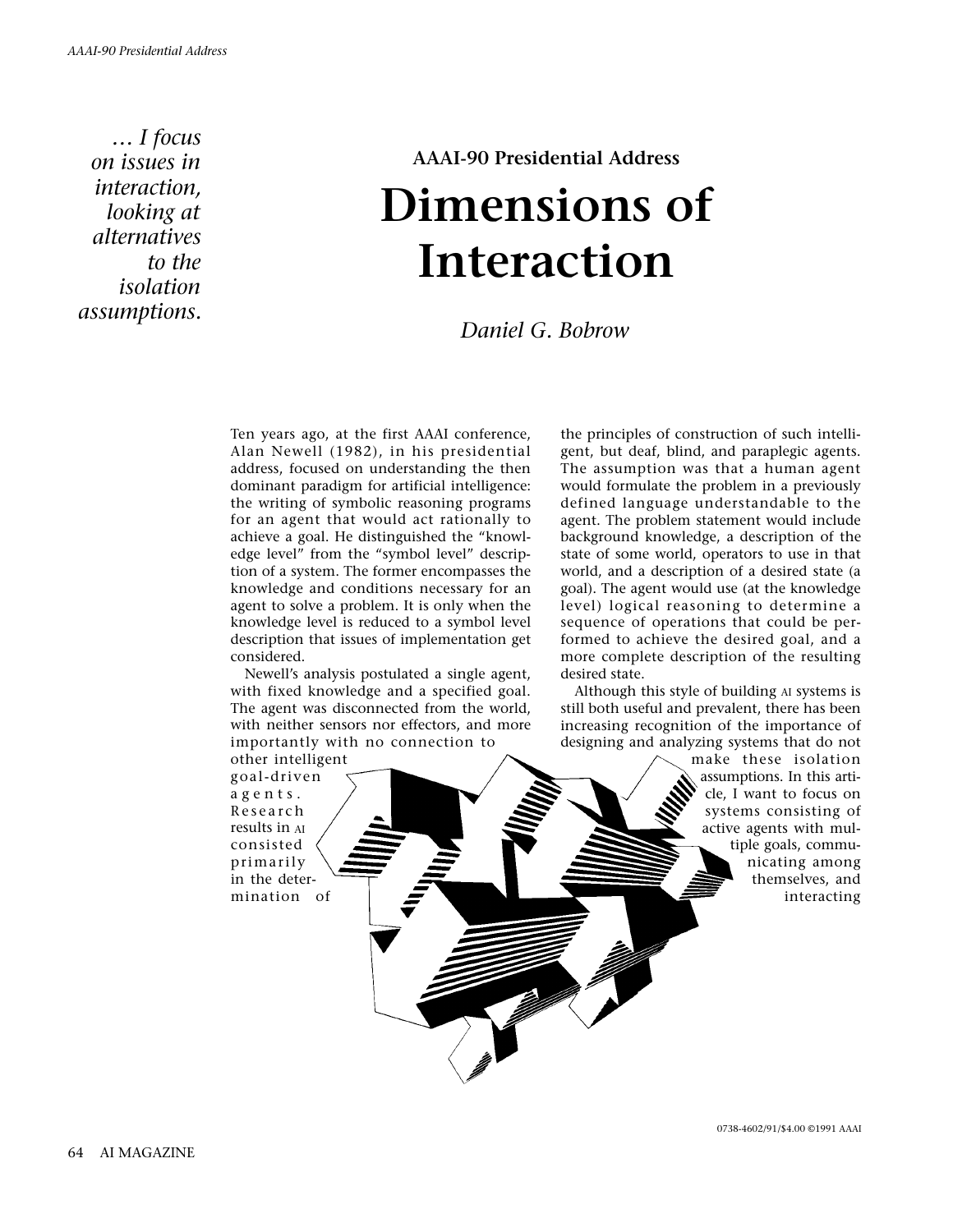with the world. These agents can be either human or programmed machines, and can interact directly with the world. In this article, I focus on issues in interaction, looking at alternatives to the isolation assumptions. My presentation uses examples from diverse fields to illuminate issues along three dimensions of interaction: communication, coordination and integration.

The first dimension of interaction is *communication*. For communication to exist between two agents, there must be some common ground of mutual understanding. Where does this come from, and how does it develop? What techniques are used by people and systems to build and extend this base for communication? Communication between a particular pair of agents might not always be easy, or even possible. In such cases, communication can be facilitated by interposing a mediating agent.

The second dimension of interaction is *coordination*. With multiple agents with multiple active goals, progress requires agents to share resources and work toward some common goals. Various organizational structures, for example, based on markets and business hierarchies have been used in the resource-allocation process. But resources are not the only thing that must be shared. For independent agents to work together, they must be able to predict other's behavior, but not necessarily in great detail. Joint commitments to future action are a useful way of organizing this information.

The third dimension of interaction is *integration*—integration of AI systems with other programmed solutions, and integration of solutions with human work practice. Systems do not exist in isolation. Systems must solve problems that have some payoff outside the system itself. For agents that we build to be useful, they must fit in with the current work practices of both people and other computer systems. To understand how to help build such systems, it is useful to appreciate how our work relates to research efforts in such diverse fields as linguistics, psychology, computer-human interaction, ethnomethodology, and organizational dynamics. Looking outside our narrow discipline allows us to develop appropriate criteria to evaluate the power and limitations of AI, and to understand the place of AI in the broader fields of human endeavor.

This article is not intended to be a complete or scholarly overview of issues involved in each of the dimensions of interaction. I have selected some prototypical examples from current research and development, where each

example is intended to provide a lesson. I want to encourage a shift of perspective that has started (Gasser 1991; Malone 1987), from systems in isolation to systems in interaction. The challenge for our field for the next decade is to build AI systems that can interact productively with each other, with humans, and with the physical world.

# **Communication**

Communication is a critical ingredient in the interaction of agents with the world and with each other. Common ground for communication comes from common experience, leading to a common terminology for concepts. For computational systems to adapt to new communication needs, there must be mechanisms for extending terminology and to learning new ways some terminology can be used.

Some computational systems do not have the capability of improving their communication abilities. In such cases mediating agents play a crucial role. Intermediaries can provide the glue that holds systems of interacting agents together. I examine multiple roles for such mediators.

# **Common Ground**

Communication is based on an assumption of common understanding of the language of interchange between participating agents. If something is communicated, and a receiver doesn't know the terms, or what it means to use them in certain constructions, or cannot connect them to previous experience, communication fails through lack of appropriate common ground. In traditional AI programming, meeting the requirement for common ground is usually ensured trivially by having all the computational agents use a common built-in language and vocabulary. Humans in the system are assumed to have appropriate understanding of the symbols processible by and produced by agents in the system. Some systems designers seem to believe either in their *omniscience*—they can foresee all possible uses and the background of all future interactors with the system—or their *omnipotence* their ability to change the system to meet any contingencies. We see other examples of this omniscience/omnipotence assumption later. This subsection deals with examples of the breakdown of this assumption, and how the resulting problems are handled.

**Extending Common Ground.** The need for extension of common ground is often anticipated in symbolic systems. For example, in any knowledge representation system, pro-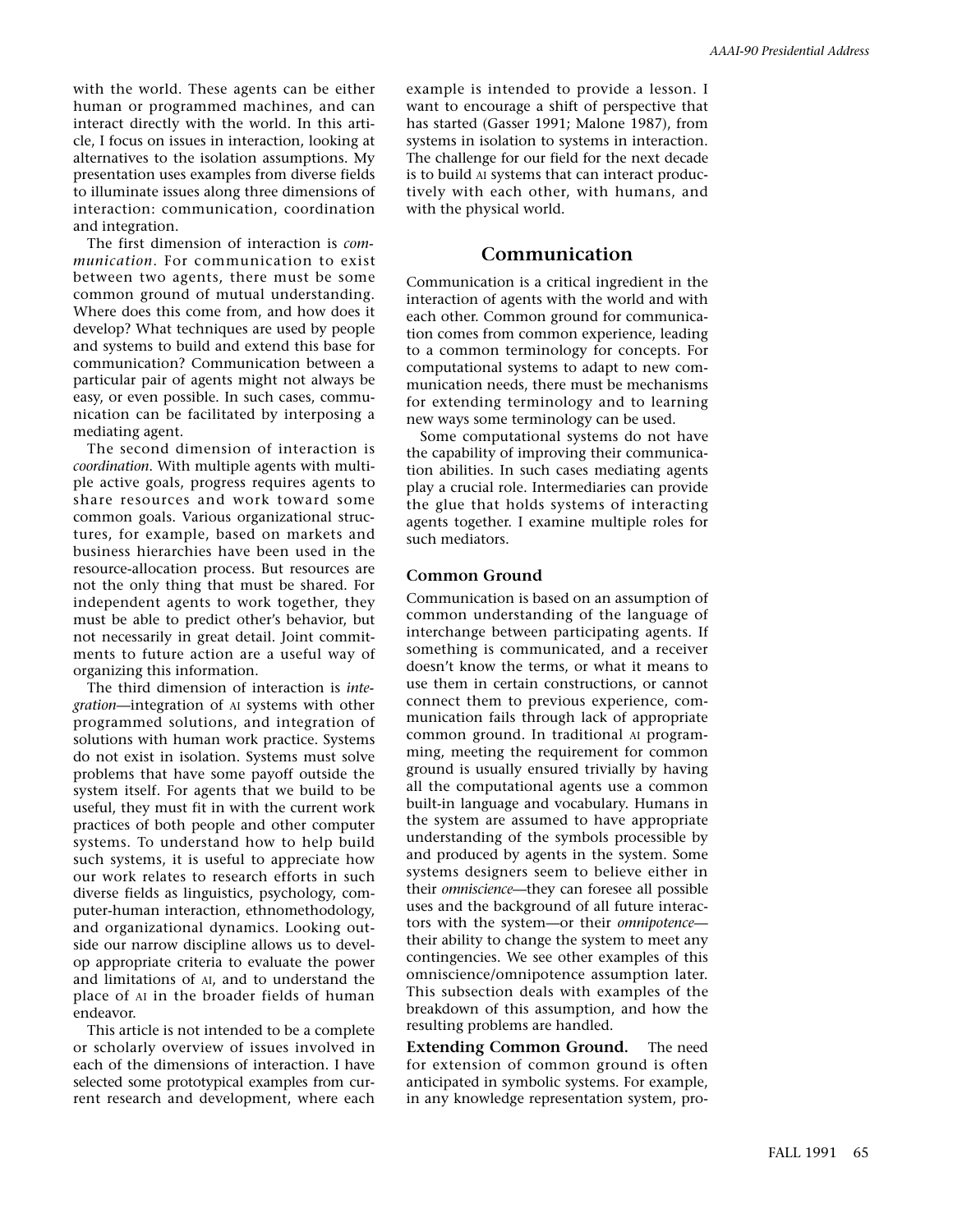

*Figure 1. This Expert System Combines a Neural Network and a Rule-Based System to Support the Common Ground for Communication to the Rule-Based System.*

vision is made for defining new vocabulary based on previous vocabulary. Extending vocabulary in this way is a first step in extending common ground. Another necessary part of common ground is knowledge of how a system uses the facts it has. This requires a description of system process as well as content.

Consider the problem of sharing knowledge bases for knowledge-based systems. It is very costly to build large knowledge bases. Sharing requires more than sharing terminology. To use a set of facts from another KB system, it is necessary to understand how those facts were intended to be used in a reasoning process. For example, it is useful to share the intended process of default reasoning. As a simple example, consider the problem of default reasoning. In the now classical Yale shooting problem, given the sentences "The gun is loaded" and "The gun is shot at Bill," the preferred default conclusion is "Bill is dead," rather than "The gun became unloaded." Many papers have been written about why the latter conclusion follows from some but not all theories of nonmonotonic reasoning. Communication must include descriptions of how such defaults are chosen.

Guha (1990) describes how the Cyc system describes different default reasoning processes in the language of the system. It is based on the notion of reified proofs in the logic. A *rei-* *fied proof* is a representation of the proofs that makes the structure explicit and manipulable. Adding defeasible assumptions turns proofs into *arguments*. Axioms that describe argument structures and argument preferences can be represented in the logic. Reasoning at the metalevel can determine which arguments are more compelling. Such reasoning might involve the assumptions in the argument, the relative lengths of arguments, the inference rules used, or the quality of the supporting evidence.The full reasoning engine can be used to reason about the reasoning process itself. Because the axioms of the reasoning process can themselves be communicated, common ground can be extended for process as well as terminology.

Cyc is only one example of a system that extends system capabilities by using metalevel processing. The SOAR architecture (Laird, Newell, and Rosenbloom 1987) is a problemsolving system based on a problem-space model. Solving a problem is moving from an initial state representing a problem statement to a final state that meets some goal condition. Operators move the solver from one state to another. In an impasse situation, for example where there is ambiguity about which operator to apply, a new problem space is entered in which the problem to be solved is making a decision among operators.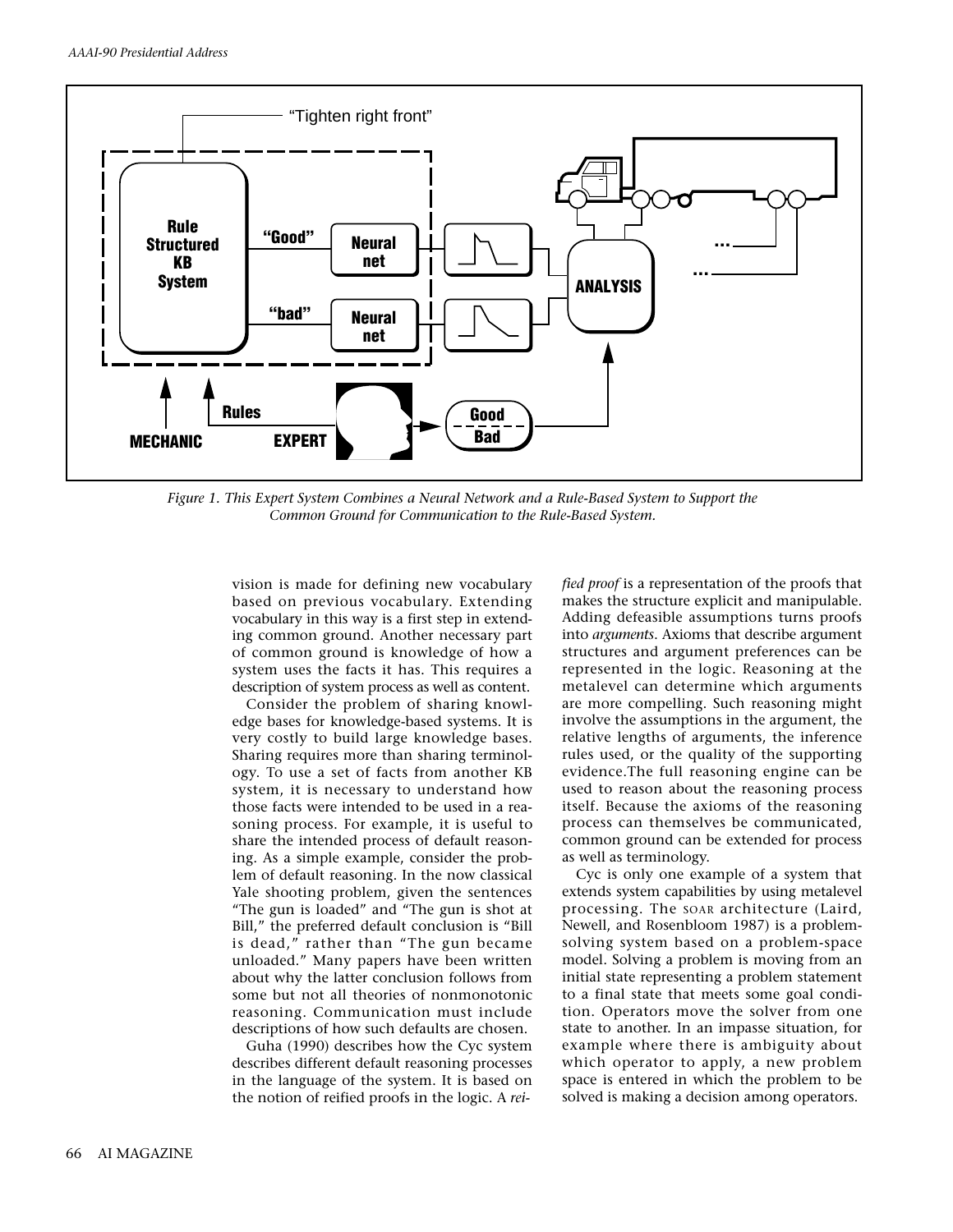# *Communication is a critical ingredient in the interaction of agents with the world and with each other.*

Another example of language extension using a metalevel architecture is the Common Lisp Object System (CLOS) (Kiczales, des Rivieres, and Bobrow 1991). The interpreter for this object system is implemented in terms of objects and methods of CLOS itself. This supports introspection into the state of the object system. In addition, it allows users to experiment with different extensions to the object system itself without the danger of breaking the basic system. For example, a relatively simple and localized extension can make CLOS support persistent objects located in a database.

**Lesson:** System capabilities can be used for extending common ground by reifying the state and actions of the system itself.

**Grounding in Experience.** Expert systems are often constructed as rule-based systems that reason using information provided by a human informant. The human is expected to understand the problem as it appears in the world, and provide the system appropriate symbolic descriptions as input. The human can take the initiative in entering data that seems important, or can be requested to provide information by the rule-based system either way acting as the system's "sensory input." But consider a problem faced by the Eaton Corporation (Smith 1991). Eaton provides a brake-balancing service for fleets of trucks. With improper balance, 18 wheelers (very large trucks) can exhibit failures as simple as excessive brake wear or as disastrous as the jack-knifing of trucks on the road.

Brake balancing is usually done by mechanics at a fleet maintenance shop. Sophisticated measurements have not been available. Eaton developed a proprietary analysis system that produces complex plots of the relationships of air pressure, temperature, braking force, and time. An expert using this system can balance the brakes much more effectively than most maintenance mechanics. The expert with a knowledge engineer was even able to program a fairly simple rule-based system for brake balancing, given the interpretations of the analyzer graphs. However,

what is "obvious" to the expert in these graphs is opaque to the ordinary mechanic. Unfortunately, the time necessary to learn how to interpret the graphs is long, and requires apprenticing with the existing experts. This is an example of the breakdown of the presumption of common ground.

Eaton's solution to this problem is one that has potentially wide applicability. Eaton built a system that linked the simple rule-based system to a neural network that received the analyzer output (figure 1). An expert trained the neural network on the analyzer graphs to produce descriptions to correspond to his own. Because the data was inherently noisy and redundant, a training criterion of only 90 percent was sufficient to ensure appropriate communication. The fully trained neural net was then connected to the rule-based system. Input to the rule-based system consists of two parts: descriptions provided by the on-site mechanic, based on the usual vocabulary shared between the expert and the mechanic; and descriptions from the neural net, based on the common ground developed in the neural net through training with the expert. With this extended common ground, the combined neural net and rule-based system saves the company an estimated \$100,000 per year.

**Lesson:** It is sometimes necessary for systems to connect directly to the world to support common ground between people; using a neural network as a front end to a symbolic system is one way to achieve this.

**Negotiating Common Ground.** Psychological experiments provide us with some insight into ways that humans develop and extend common ground. Clark and Wilkes-Gibbs (1986) carried out an interesting experiment in which two people were required to develop a new common vocabulary. Their task required describing pictures (geometric silhouettes) that neither had seen before. Each was given an identical deck of 12 silhouette cards in different shuffled orders. Their task was to arrange the two decks in the same order. The two people, one called the director and the other the follower, are separated by a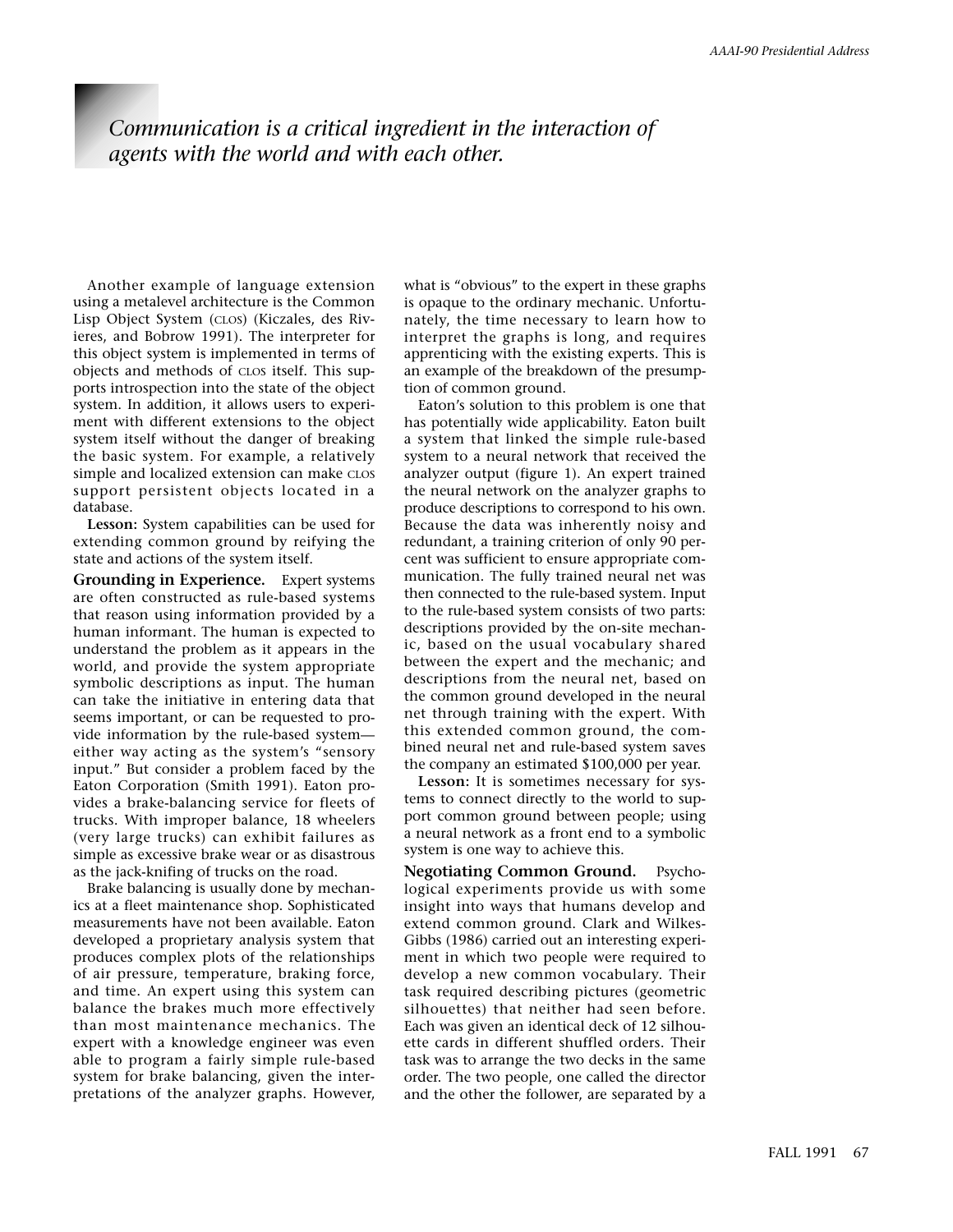

*Figure 2. This Experiment Explores How People Develop and Improve Common Ground in Conversation.*

screen; they cannot see each other or each other's cards (figure 2). To obtain the common arrangement, the director must communicate to the follower the order of the director's cards. In identifying cards, the director and the follower negotiate descriptions to be used to refer to the different pictures. The following dialog is adapted from one in the referenced paper:

| Director:        | "Do you see the one that |
|------------------|--------------------------|
|                  | looks like a skater?"    |
| <b>Follower:</b> | "On one leg?"            |
| Director:        | "Yes."                   |
| <b>Follower:</b> | "Put it first, please."  |

Interchanges like this have a very different character than someone following simple written instructions. In the latter, a "literary mode" of communication, the author bears full responsibility for creating phrases and sentences that a reader can comprehend. The author must make assumptions about what is known previously, and ensure that references in the text are unambiguous. In contrast, in a conversation both participants bear the responsibility of assuring that what has been said has been heard and understood before the conversation goes on. Conversation consists of turn taking, where each contribution both specifies some content and grounds it. Negotiation about what is perceived can be

used as the basis for reference. For example, one phrase "the one that looks like a skater" can be responded to with a question, such as "On one leg?" or an acknowledgment "OK, I got it." Later references to the same card might use different phrases. A new phrase can be a shortened form, for example, "the skater," or can refer to the conversation "the figure I called the skater last time." The subjects perform the ordering task six times, alternately playing the role of director and follower. Clark and Wilkes-Gibbs found that subjects got much more efficient in their communication over time, using fewer words for each reference, and needing much less negotiation.

**Lesson:** Humans use many skills in conversation that should be designed into systems with computational agents. These include sharing of communication responsibility and improvement of performance through practice.

## **Using Intermediaries**

It is sometimes impossible for two agents to communicate together directly, in conflict with the simple assumption of designer omniscience/omnipotence. But we don't design all systems that we must interact with. Some existing systems use only one fixed language: Database servers understand SQL; robot arms understand commands to change joint positions. Even if two agents can use the same language, there can be semantic incongruence of the terms; one database on hotels might have "Price" mean before tax, and another after and with breakfast. Finally, even with common language and semantics, one system might not be able to keep up with the communication rates of another, and an intermediary might be needed for buffering.

A *mediator* is an agent who helps bridge these differences between two or more agents, like a transformer that reduces the very high voltage the power company uses to minimize transmission power loss to the lower safer voltage used in our homes. The neural network system used in the Eaton brake-balancing analyzer can be seen as a mediator between a symbolic system and the Eaton instrumentation. I look at examples of mediators that bridge a wide range of mismatches.

**Supervisory Control.** Sheridan (1984) of MIT used a mediator to solve a language mismatch problem that arose in getting a person to control a remote manipulator/vehicle that I call "Robby." The command language understood by Robby is very low level (change-joint-angle-by x) and unnatural for humans to generate. Robby was intended to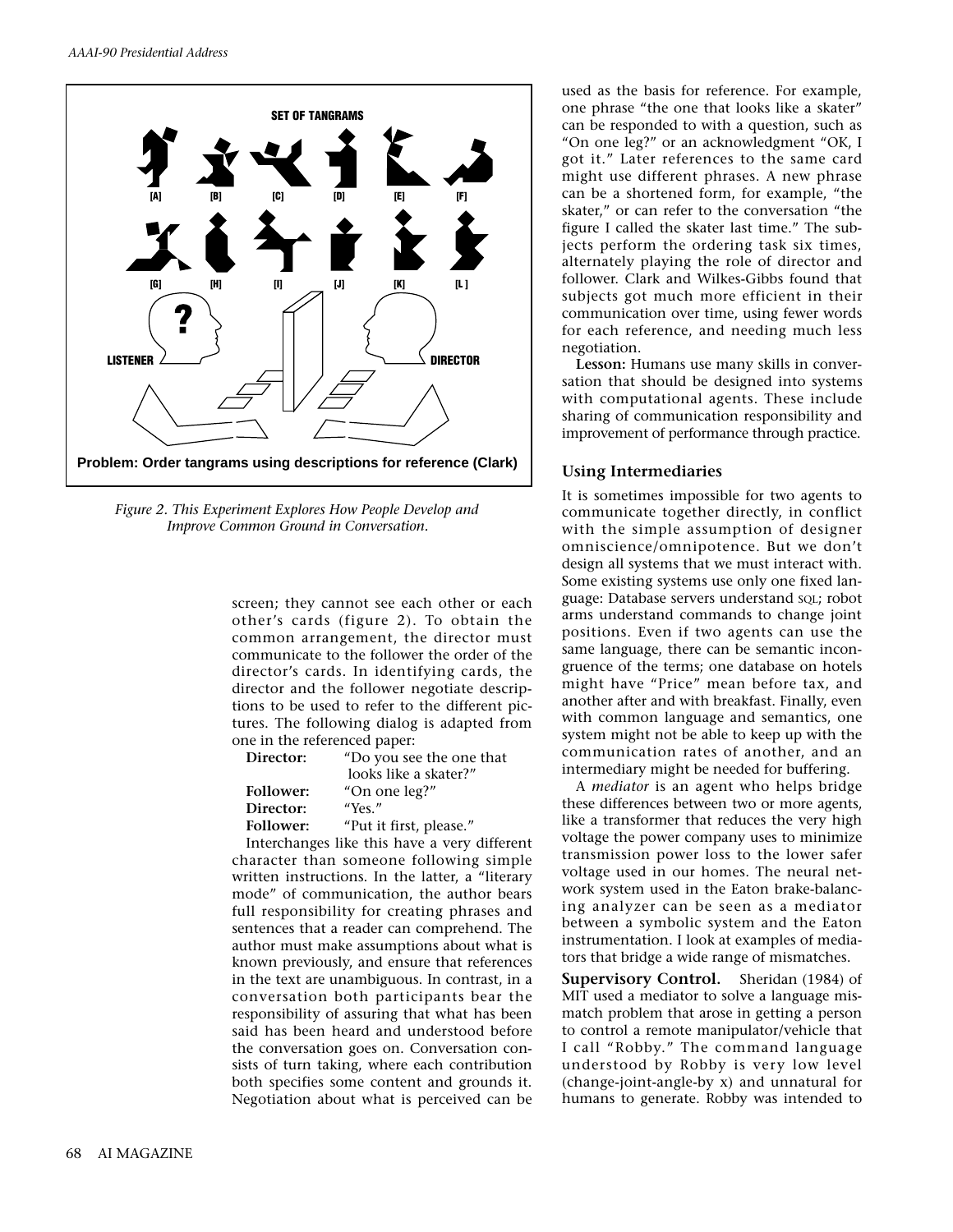be deployed remotely, for example, on the moon or on the sea bottom, making it impractical to use a simple direct manipulation interface based on visual and force feedback. The time delays for feedback signals were too great.

Sheridan introduced a third agent to aid in supervisory control, telling Robby what to do without telling it how (figure 3). The mediating agent sat between the human and Robby, translating goal-oriented language statements by the person (for example, move-arm-toobject or close-hand) into appropriate lowlevel commands. It also took local feedback from Robby and constructed a schematic display of Robby's current state. The human did the overall task of planning and monitoring. The mediator, using a rule-based system, transforms goals into plans and commands for direct action for Robby, and interprets sensory feedback from Robby as it does the actions.

**Lesson:** Mediating agents cannot only bridge mismatches, but also allow more effective partitioning of tasks in a human/machine system.

**Cognitive Coprocessor.** Humans process different sensory inputs at different rates. We can read at 600 words per minute or more, but only process speech at best at 200 words per minute. Humans do cognitive processing slowly (seconds) compared to perceptual processing (tenths of seconds). Robertson, Card, and Mackinlay (1989) developed a general architecture for interactive user interfaces whose basic premise is that it is much easier for people to process slowly changing visual images (such as you get in a movie) than to make cognitive shifts. They use a mediator, which they call a cognitive coprocessor, to bridge mismatches between humans and machine agents with respect to processing rates, immediate memory capabilities, and representational forms.

Their application domain is what they call *information visualization.* It uses two- and three-dimensional animated objects to represent both structural relationships and the content of an artificial environment (for example, a file system or a database), and a set of artificial active agents that can be sent to retrieve information from the different stores. For example, consider the problem of understanding where certain people have their offices. Pictures of the people are retrieved from an image store, organizational information from another database, plans of the building from a third, and office assignments of people from yet another (figure 4). The cognitive coprocessor constructs a composite picture, with portraits of the individuals, a



*Figure 3. This Mediating Agent Supports Language Translation and Task Focusing.*

three-dimensional image of the building, and lines leading from the labeled pictures to the offices. Controls in the interface let you look at the building image from different positions, with different colorings and labelings, giving both overall views and detailed images in context to connect a person with a location. This eliminates time-consuming cognitive steps, such as finding a person's room number, using it as a key to search a map, and then understanding where it is in the context of the actual building structure. The cognitive coprocessor also uses visual animation to support easier changes of focus in an artificial world; moving to viewing another part of an organizational structure made by a smooth rotation of nested cones.

**Lesson:** Three-dimensional visual processing, which most people are very good at, can sometimes be used to replace cognitive processing, which seems harder and is more error prone.

#### **Distributed Knowledge Base Systems.**

Gio Wiederhold (1991) proposes mediators as a crucial part of the architecture of future distributed information systems. He foresees many databases on a network distributed across the country and around the world. Each database builds in certain assumptions about the meanings of terms and the expected uses of the data. Mediators are explicit active modules between the user's application and the data resources. Because of the distributed nature of the system, some mediators are used to bring together data from multiple sources; some locate desired data; others bridge semantic mismatches between needs and stored information. Wiederhold provides an interesting classification of mismatches that can benefit from mediator intervention.

A reference mismatch occurs when the key to access a database is not the one naturally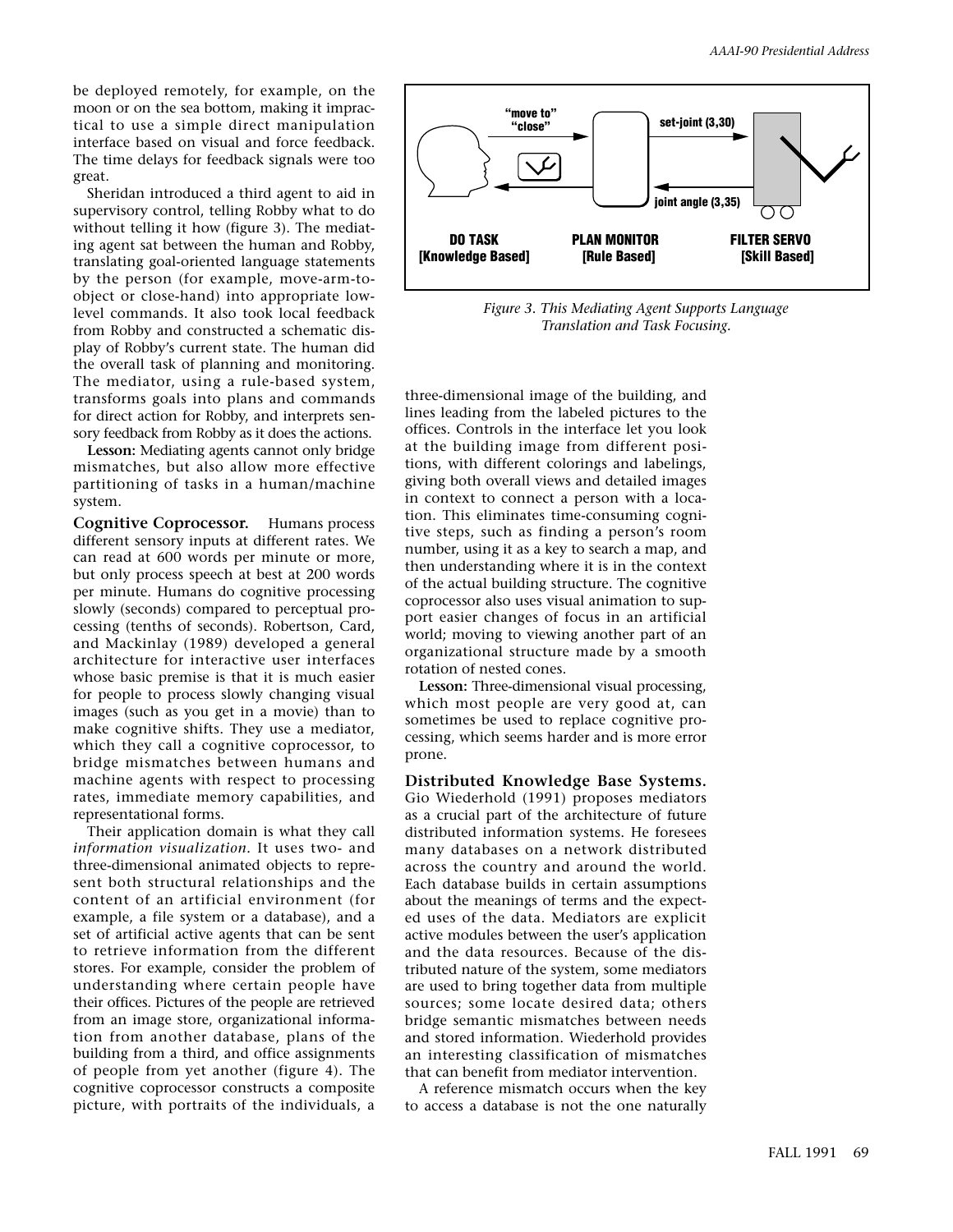*A mediator is an agent who helps bridge these differences between two or more agents…*



*Figure 4. This Three-Dimensional View Allows Perceptual Processing to Replace More Difficult Cognitive Processing.*

available to the application. For example, the application might have only the name of a person, and another database might use that person's social security number as a key. *Scope mismatch* is exemplified by a product sales database organized by sales person, when for a specified task what is wanted are sales organized by product types. A *temporal mismatch* is where data is stored by calendar year rather than financial year. It is an *abstraction mismatch* when income is associated only with an individual rather than being family based. A *domain semantics mismatch* occurs where a database is organized by postal codes, when a task requires sorting by town (there can be several towns in one postal code zone, and several postal codes in a single town).

Even when mediators cannot do appropriate representation transformation, they might be able to flag mismatches. For example, consider the interpretation of the phrase "excessive pay." For a personnel organization evaluating performance this means one thing, and it means something quite different for the Internal Revenue Service, which does not allow untaxed payments of expenses to exceed a certain amount. Wiederhold calls this a problem of context-dependent value semantics.

**Lesson:** Mediators can play a key role in distributed information systems by providing task-dependent representation transformations, and ensuring that assumptions on the use of data are met or flagged.

**Real-Time Mediator.** The Consolidated Edison Company of New York operates an electric utility system that serves a 593 square mile area. The operations control center logs about 150–200 events a minute when everything is going well. When there are problems, this can increase to roughly 6000 alarms per minute. Human operators must process these incoming signals and decide what to do. The problem is compounded by there being redun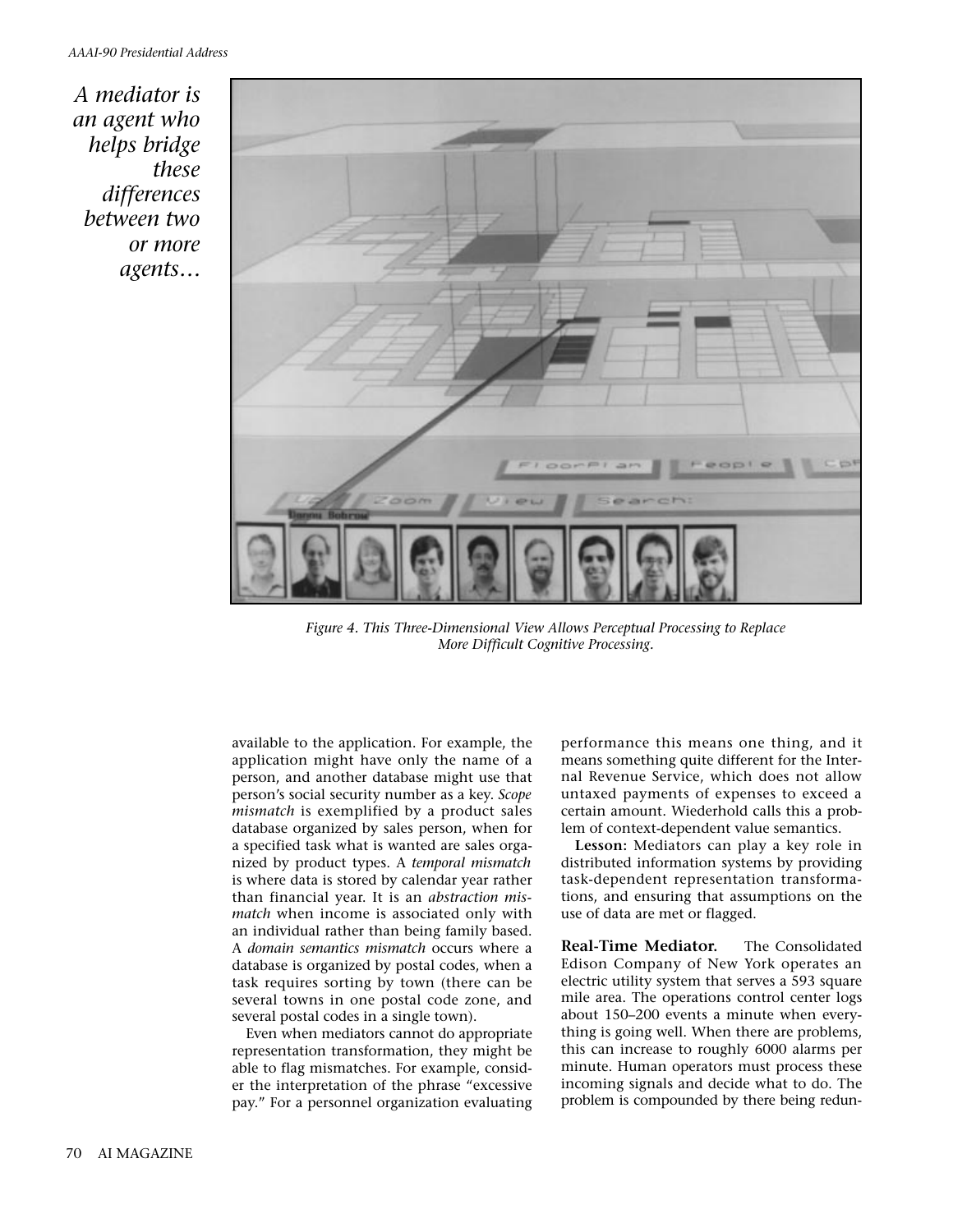dant alarms, alarms of different priorities, and alarms in 35 different categories; and different operators specialize in handling particular types of alarms. Critical data can be lost in the flurry of alarms.

A real-time expert system, SAA (Silverman 1991), was installed in the center. SAA filters out nuisance events (for example, multiple reports or false togglings due to telephone line noise). It also analyzes the system state to determine which components are failing. SAA integrates information from three models of the system (physical, functional, and temporal) to do the analysis and provide recommended operator actions using a rule-based system based on the ConEdison operating procedures. Use of this real-time system mediating between incoming alarms and human operators has provided significant benefits to Con-Edison's operators: The sheer number of alarms seen in an emergency situation has been reduced by a factor of 10; this has increased the operators' confidence that they know what is happening and what might be useful to do. It has also helped in the standardization of the responses.

**Lesson:** Real-time mediation can transform a flood of data into a stream of information more useful to human agents.

# **Coordination**

The computational world of the near future will contain multiple computational agents. An agent might be tied to a particular task, or might have several active goals. A computational agent might move from one machine to another to perform a job and/or different machines might be assigned as a resource for different agents. To coordinate a set of agents that share common ground for communication still requires policies and procedures for resource management and goal coordination. Resource management requires making effective use of a limited set of resources; coordinating goals among agents requires that agents have knowledge of what others are committed to do in the future.

## **Resource Management**

The simplest model for resource management is the central planning model that has been used in most AI systems. This is another version of the omniscience/omnipotence assumption in system design. The design postulates that a problem-solving system can be based on a controller that creates agents directed toward specific subproblems. This controller provides each agent with appropriate resources. Con-

flicts among agents are settled by the central planner. In both world politics and large-scale computational systems this assumption has a tendency to break down. As communication costs become dominant, the central planner becomes an information and action bottleneck. The system fails if it does not remain connected with the controller in constant communication with all the subagents. Recently, there has been work on developing other models for resource allocation that seem to be more robust. One is based on a market model and the other on a hierarchical organizational model.

Resources are more than just the availability of computational cycles. Cycles can be used more effectively using knowledge of the world to reduce the computational load. Animate vision systems, for example, can be significantly simpler if they can move in the world instead of just observing it from a fixed position. Another mechanism for making effective use of resources is specialization of function to adapt to changing demands of the world. Adaptive specialization is a feature of both natural and computational systems.

**A Market Model.** In a market system, the value of a resource is dependent on the demand for that resource. There is no centralized control. Sellers hawk their wares to the highest bidder, and buyers make bids based on the worth of the wares to them and their current resources. This model has been adapted for controlling computational resources. SPAWN (Waldspurger et al. 1989) is a computational control system that uses this "microeconomic" approach to resource management. The sellers are users who wish to sell otherwise unused processing time on their workstations on a computer network. The buyers are users who wish to purchase computational cycles to accomplish some task.

Whenever a computer is going to have some "free" time, it broadcasts this fact to all potential buyers. An auction is held for the next available time slice. Communication costs need to be minimized. Therefore SPAWN does not use a multi-round auction where all bids are heard and can be responded to by all potential buyers. Instead, SPAWN uses a "sealed bid second-price" (Dutch) auction in which no competitor can see a bid, and the price paid by the highest bidder is that bid by the second highest bidder. This bidding mechanism has been shown to get approximately the same prices at much lower communication cost. Note also that if there is no competition for a resource, the resource is "free." Experimental results show this mechanism leads to excellent use of available resources,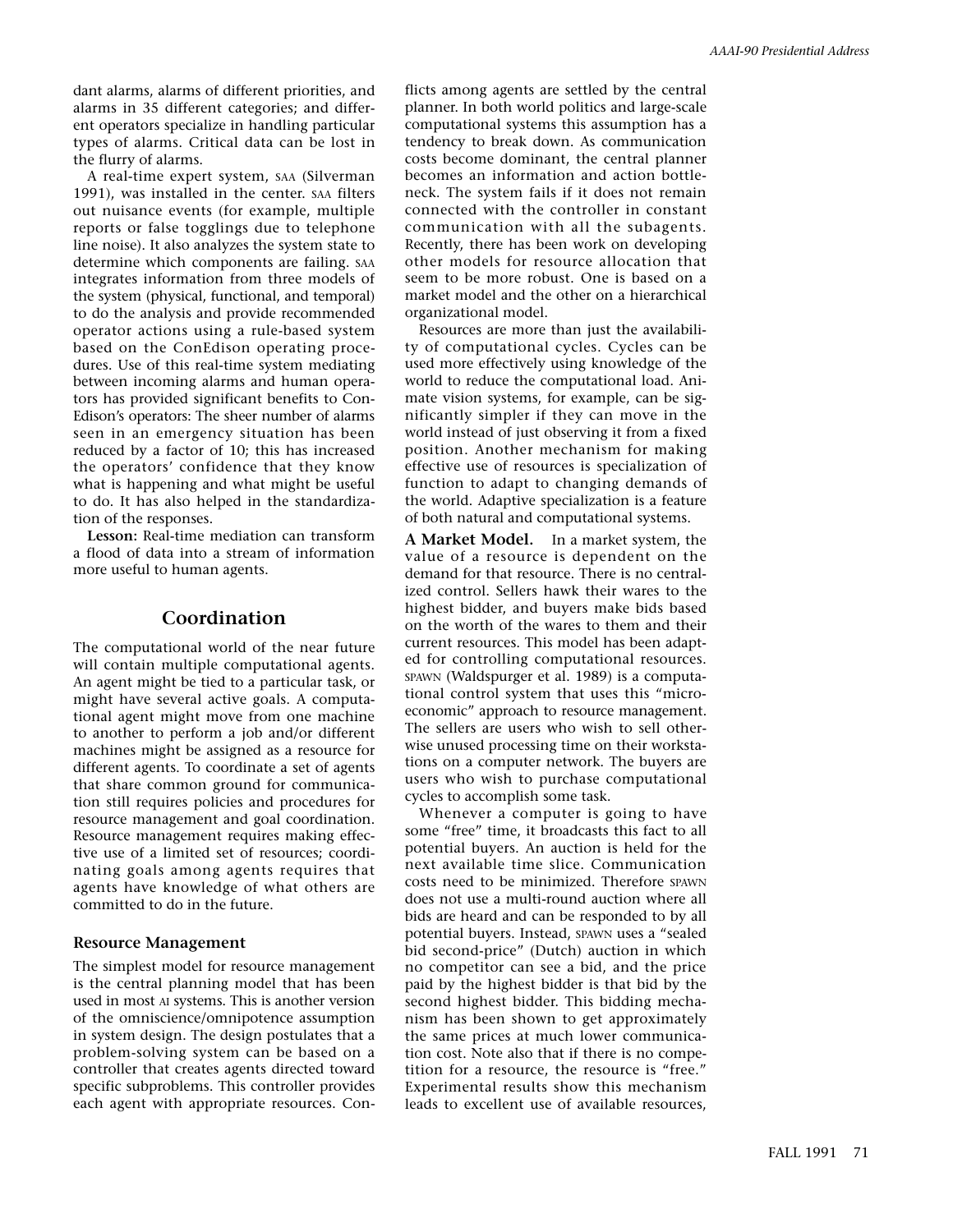

*Figure 5. Hierarchical Processing with Delays Can Be Improved by the Addition of Informal Links. (a) Simple hierarchical communication model with delays. (b) Load distribution over time in the simple hierarchical model. (c) Addition of an informal link to the hierarchical model. (d) Stability of load balancing with informal link.*

with natural controls for supporting highpriority tasks and heterogenous computer resources. It also provides guidance for individual task managers about whether it pays to spawn parallel processes or focus their resources because extra computational cycles are expensive at the moment.

**Lesson:** Centralized control is not necessary to ensure good use of resources; a marketbased system using a broadcast medium works well for resource distribution in smallto medium-size groups.

#### **Hierarchical Communication Model.**

The advantage of using a completely open market approach is that there is no centralized control; buyers and sellers can appear and disappear; and there is efficient use of resources. However, even with the Dutch auction described above, communication costs and interference grow proportionally to the number of potential buyers and sellers, and delays in information propagation can destabilize the system. Experiments have shown that fruitful use of resources grows linearly as the number of buyers and sellers increases, until it reaches a certain threshold. At this boundary (roughly 20 processors in the SPAWN

experiments) effective utilization starts to fall off dramatically because processors are spending so much time listening or responding to market messages from the larger number of participants.

Lumer and Huberman (1990) show that a hierarchical communication model has much better utilization characteristics (figure 5). In this hierarchical system, a processor communicates frequently to a small peer group. For a wider group, the communication rate is reduced by a significant factor, and by another reduction for the next outer group. This is comparable to a hierarchical business structure in which people talk mostly to their coworkers and their boss. The boss passes on some small fraction of what they say, and reports a small fraction of what comes from the boss's peers and boss. With this communication model, balancing of resources can be done for a much larger organization, though with significantly longer time delay for stabilization and load balancing when there are radical changes in processing demands or processor availability.

Suppose the boss introduces significant delays in the communications. This can introduce serious oscillations in resource uti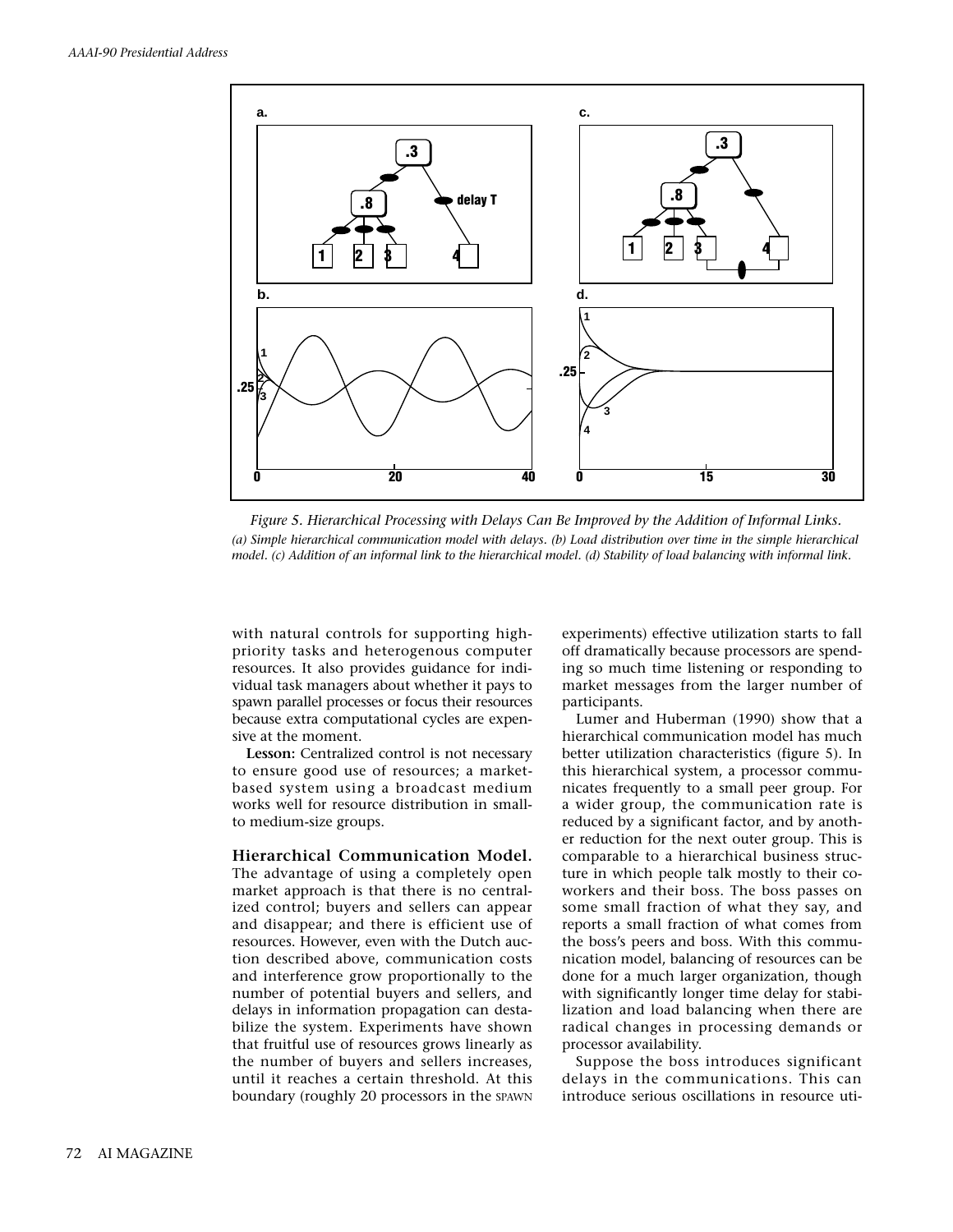lization when the delays exceed a critical value. An interesting finding in these experiments was that these oscillations in resource use can be stabilized by the establishment of a few informal links in the organization, that is, communication links across disparate parts of the organizational hierarchy. Lumer and Huberman (1990) draw parallels between these results and social organizations, indicating the trade-offs between reducing the information-processing burden through the installation of hierarchy and an increase in performance by the use of direct lateral connections between participants of interdependent subsystems. Of course, adding all possible lateral links brings the system back to the full market organization and its problems of scale.

**Lesson:** Hierarchical communication structures reduce communication load for a marketbased resource-allocation model. A few extra non-hierarchical links reduce instabilities and increase the system's ability to rebalance loads quickly under changing demand.

**The World as a Resource.** Reasoning about the world is a difficult task, but it can be made close to impossible by insisting on the assumption that a system have a complete model of the world to get the job done. If the world is reasonably stable, just using this stability without representing it can make some reasoning tasks much easier. For example, in remembering a path one takes through the woods, one need not remember the shape of every tree or bush. One need only remember critical features at choice points. Manipulations of the world are also an alternative to massive computation. If there is no easily distinguishing feature at a choice point, one can change the world (break a twig) to ease later decision processing.

Integrating a model of how one can and will interact with the world can lead to more efficient processing. When we put a paper down on the desk, we never remember its exact coordinates. Based on knowledge of our own perceptual abilities, we believe that we will be able to locate the article later, given a rough description of where it is and what it looks like. Of course, there are things that can happen in the world that can make this untrue (as happens too often for papers on my desk). But, by and large, it is an effective way of dealing with what would otherwise be an impossible representational task.

The ability to be active and mobile in the world is an important resource, particularly for perceptual processing. Ballard (1991) demonstrates this in his analysis for what he calls an animate vision system. Ballard rejects

# *The simplest model for resource management is the central planning model…*

the idea of a vision system as a passive device whose job is to construct a detailed representation of a scene from a position. Rather, the animate vision system has positional and gaze control mechanisms that support active seeking of information. By moving the point of vision while staying focused on a particular spot, it becomes much easier to isolate a "picture" of an individual object. All and just those spots that don't have relative motion with respect to the point of focus are part of the same object (roughly speaking). In this way, a high virtual resolution can be achieved with a low-resolution device if the system can control the direction of gaze.

**Lesson:** Knowledge about and the ability to interact with the world can be traded off against computational resources.

**Adaptive Agent Specialization.** Systems are often made up of agents with different capabilities. A crucial issue in making good use of resources is the adaptability of the mix of agent types. Nature makes good use of this. For example, in a honey bee hive, a variety of worker bees serve in specific roles (Wilson 1971). Some forage for nectar, some unload the nectar from the foragers, some build the hive, some take out the garbage, and so on. Although it looks like a genetic adaptation with fixed numbers of bees in different genetic castes, this is not the case. When a queen bee goes off to start a new hive with a number of workers, all the workers do all the tasks. It is only gradually that workers take fixed roles. As the season changes, and foragers have to go farther afield to find flowers, they take longer to get back. If an unloader has to wait too long for a forager to return, the unloader shifts task and becomes a forager, thereby shifting the balance between foragers and unloaders. Several similar simple adaptive mechanisms help to maintain the overall worker balance.

A similar adaptation was a characteristic of the Enterprise system (Malone et al. 1988). Enterprise is a system similar to SPAWN. However, sellers of services rather than buyers did the bidding. A Lisp processor needing a service, such as compiling or printing a file,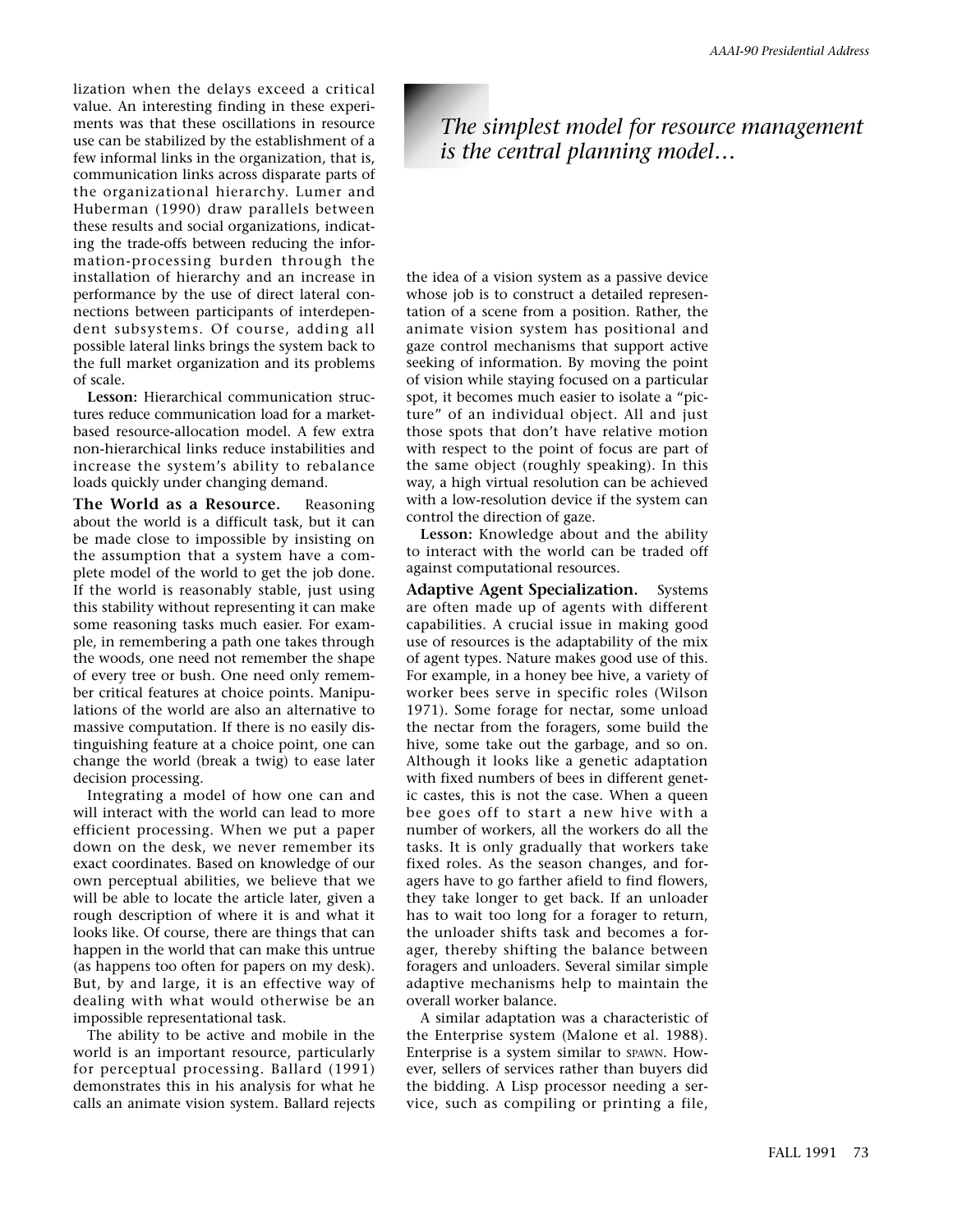

*Figure 6. Design and Manufacturing Cost Modeler (DMCM).* 

*A sequential design process is often used. DMCM supports communication, breaking the sequential nature of design and development.*

broadcast this need. Servers on the network bid to fulfill the service requests. There were different speed servers, and communication could take different amounts of time depending on network connections. A bid consisted of an expected time till completion of the requested job. A service requester waited to get a set of bids and then chose the server promising earliest completion. Queue balancing was achieved without servers having to communicate because servers with full queues would not bid. In addition, there was an increased ability for a server to do a job fast if it had already been doing it. Software to do a task was loaded on demand (sometimes from files, sometimes just by paging in the working set); so having done a task recently reduced the overhead for doing the same kind of task again soon. Some processors became specialized in printing after they had all the fonts loaded, and so on. And like the bees, when the environment changed, the balance of processors tuned to particular tasks could shift. Adaptation is a crucial issue in maintaining good resource use.

As the Internet evolves from a communication resource to a knowledge resource, with many useful agents available for certain tasks, it will probably start to look like a knowledge market (Stefik 1988). Integrators will put together services composed of agents found on the net, and offer these combinations for sale. Stefik points out that a useful addition to the network as knowledge medium will be agents specializing in *metaservices*. By "meta" here, I mean those that deal with the finding and manipulating of knowledge agents rather than providing knowledge for some task in the world. For example, one might find certifiers and testers of knowledge services (the National Bureau of Standards or the *Consumer Reports* of the knowledge market). It will be necessary to have agents that fill a role played by current publishers: filtering, formatting, and distributing knowledge. There will be agents that serve as contract negotiators and bankers will deal with issues of making appropriate payments for use of individual packages. These metaresources amplify the effects of being in a highly connected, knowledge-rich world.

**Lesson:** Specialization of agents, by design or adaptation, can increase the effective use of resources.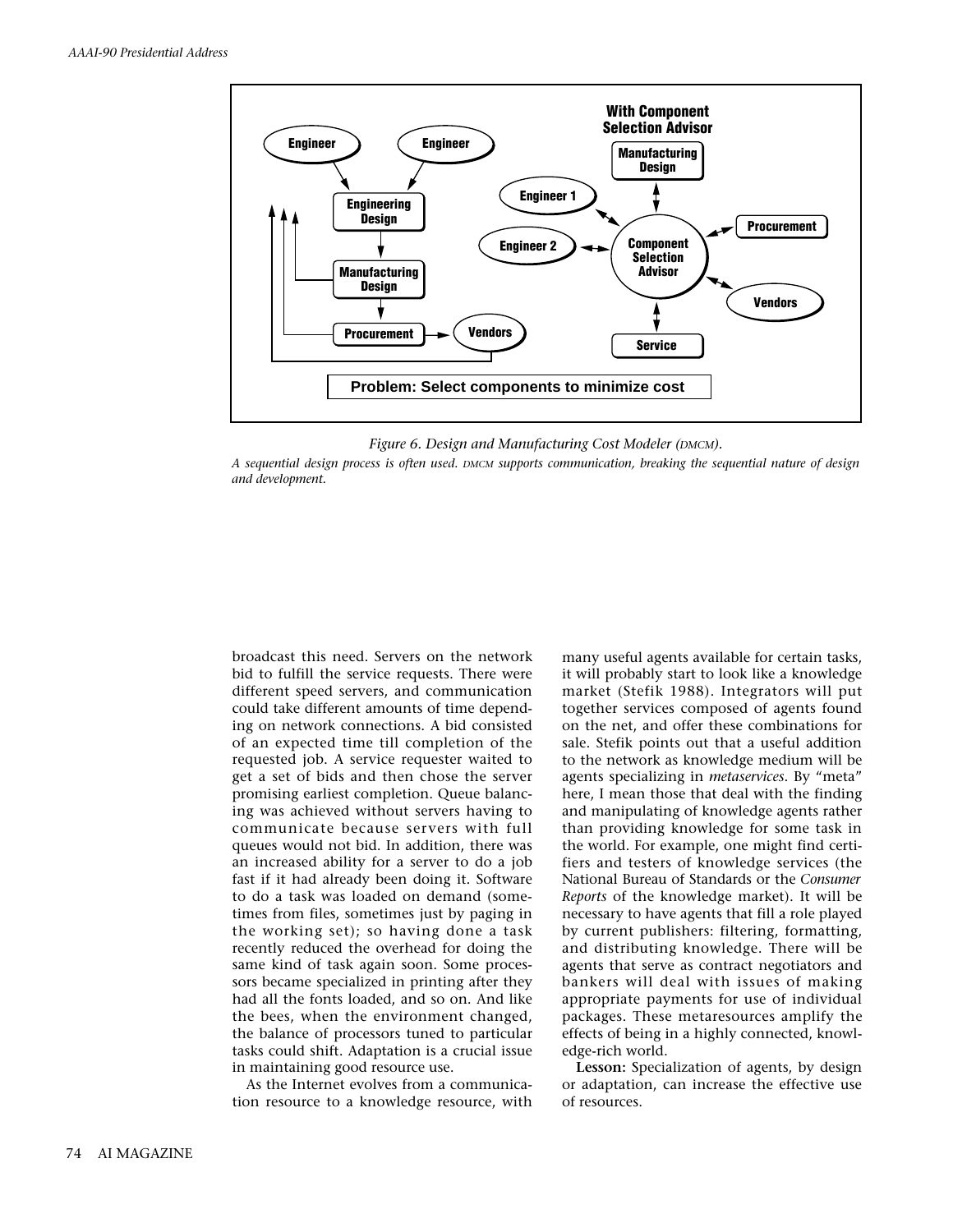## **Goal Coordination**

A simple computational model of multi-agent problem solving postulates a single agent in control, directed toward a single goal. This central planner creates or initializes other agents, and gives them their individual subtasks and evaluation criteria for determining successful completion. Agents work on their assigned subtask until they are finished (they might fail); agents are then reassigned by the central planner. If we think of a business organization as the paradigmatic multi-agent system, we see this simple model is violated in a number of ways. First, each agent has multiple goals and will work to satisfy a number of them simultaneously. Some standing goals are related to the agent's role in the organization, some to his(her) nature as a human being, and others to particular task assignments. Second, varying goal set and agent types can lead to different trade-offs in performing a task and determining its successful completion. Finally, there is no necessary guarantee that an agent will work directly and completely on one given task.

For a system of agents of this type to achieve a common goal, agreement on future action must be reached. This requires communication among the participants to consider trade-offs that span multiple agents and their goals, and developing ongoing joint commitments to action. Knowledge-based systems can facilitate this person-to-person communication.

**Component Adviser.** In Xerox, like many companies, the traditional process of design starts with a specification given to engineers. Engineers then try to design a device with the specified functionality and with minimal cost. But engineers often take a very narrow view of relevant costs, usually restricting themselves to the unit manufacturing cost of the device. Every penny counts. After the engineers complete their design, it is evaluated and possibly modified by manufacturing engineers who want to minimize manufacturing costs, especially tool setup costs, which the design engineer usually hasn't considered (figure 6). Finally the design can end up being modified in the field when service problems arise, although this should be avoided because of the high cost. This waterfall model of design (one stage following only after all considerations from a previous stage have been accounted for) leads to long timeto-market because of the serial dependencies. It also often results in overly expensive systems cost if one counts both manufacturing and service costs.

To improve the design process within Xerox, the Knowledge Based System Competency Center (KBSCC) has built a system to help coordinate many different trade-offs in the early stages of copier part design (Hatfield and Crowfoot 1990). The Design and Manufacturing Cost Modeler (DMCM) is a rule-based system linked to company databases that describe standard parts, material costs, and so on. The system is usable by an engineer as soon as a preliminary design is completed. The engineer wants to use DMCM because it does automatic cost estimating of a part. Cost estimating can be painful because it is both time consuming and detailed, and might require not easily accessible current knowledge of Xerox processes and material procurements.

DMCM supports communication of information from one part of the organization to another and makes the design engineer's job easier. It allows an engineer to make cost comparisons of two partially completed designs. It provides advice to make a part more manufacturable, allowing the engineer to avoid the delays inherent in getting a finished design back for redesign because it cannot be manufactured easily. Further, DMCM can estimate service costs for particular purchased parts (for example, a 24 volt motor versus an 18 volt motor), feeding back analyses to the engineer, and feeding forward advance information to the purchasing department for long lead-time items.

**Lesson:** A system representing goals and trade-offs of different kinds of agents can be an effective tool for communication and coordination.

**Conversation-Based Coordination.** The Coordinator (Winograd 1988) illustrates how even a partial formalization of knowledge of human processes can be helpful in coordination; based on the premise that people act through language, it uses a formalization of speech acts to structure communication. The Coordinator is an augmentation of a standard electronic mail system. Electronic messages in a business setting can be categorized as moves in a conversation. For example, one message can be a request, and another commits a person to a future action. Most speech acts can be thought of as a kind of commitment: An *assertion* commits a person to backing the truth of what is said; a *promise* commits a person to some future course of action. By viewing messages as moves in a conversation, one can put constraints on responses. Certain moves set up the expectation for others in return. For example, a request is usually followed by a promise, a refusal, or a counter offer.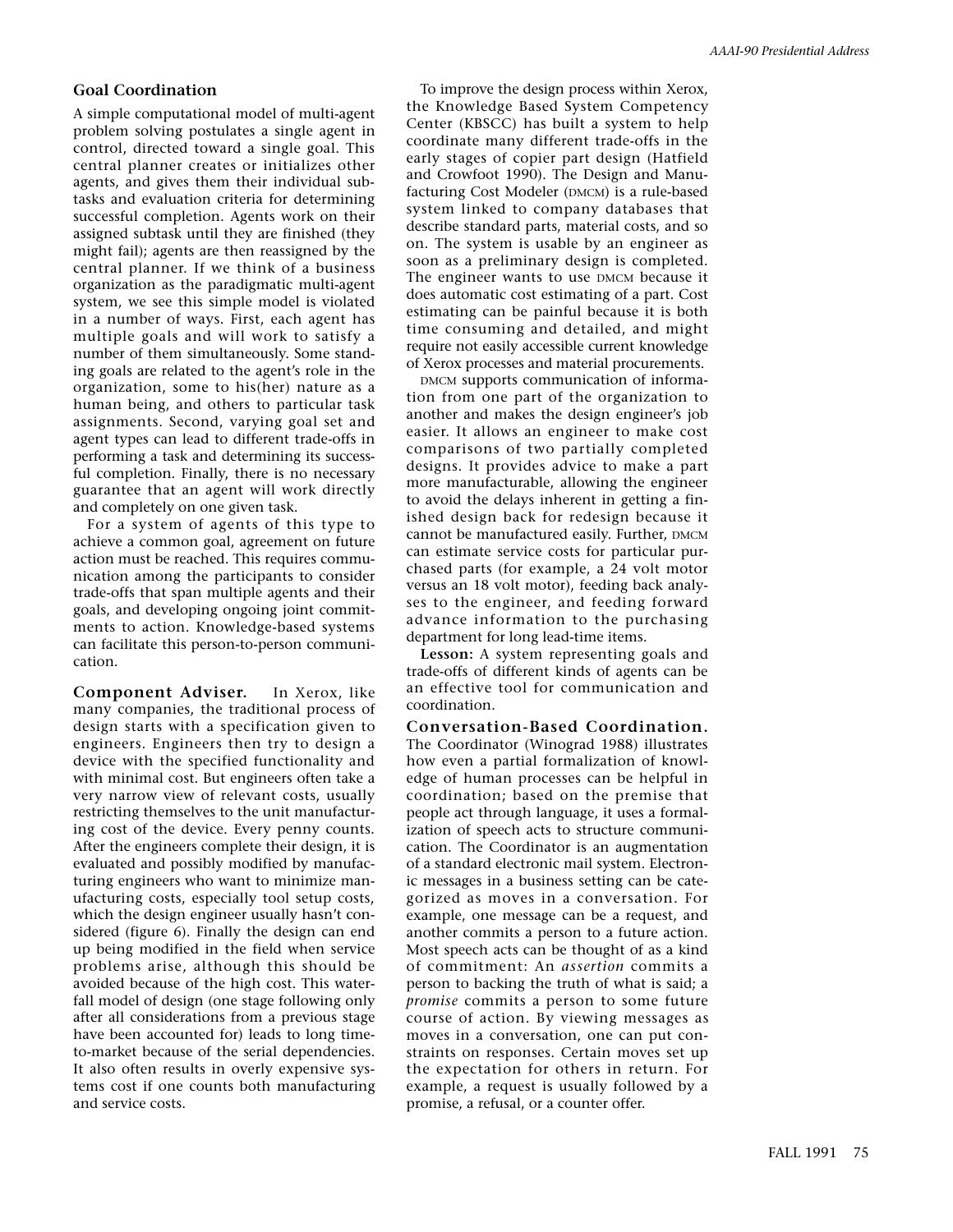# *AI… must connect with the real tasks that give rise to the intellectual puzzles on which we spend much of our time.*

The Coordinator is a semiformal system one that has a formal representation of only part of the information available in the electronic mail. The Coordinator knows about the structure of conversations, and the categories of speech acts. Dates for promises, the identities of the senders and recipients of messages, and the state of each conversation are understood and manipulated. The English text contained in the body of the message is interpreted only by the human users. The Coordinator organizes and reports the progress of conversations in which a user is involved; it highlights such things as requests that have not been responded to, commitments the user has that are pending, and due dates for each commitment.

In addition to such conversations for action, Winograd's language/action perspective distinguishes three other kinds of conversations. Characterized by different moods and purposes of the participants, there are conversations for orientation (creating shared background), clarification (checking background assumptions), and the exploration of possibilities (speculating on alternatives). Each is supported by a formalized theory of the moves in the language game. Partial formalizations such as these, combined with appropriate viewing tools, can support work groups in coordinating their multiple goals and activities.

Missing is a formal model of what it means to have a commitment. Cohen and Levesque (Cohen and Levesque 1990; Levesque, Cohen, and Nunes 1990) have studied the commonsense relationships that exist among terms such as belief, commitment, goal, plan, and action. They developed a formalization that captures many of our intuitions about these terms and how they relate to each other. Although not yet used as the basis for a cooperative system, their analysis is an important step in understanding the requirements for such a system, and understanding the relation of communication requirements and joint action.

**Lesson:** Formalization need not be complete to be useful in aiding human coordination.

# **Integration with Work Practice**

If we look at the papers in AI conferences and journals, very few make explicit reference to real-world problems. For AI to be successful as a science and in engineering, it must connect with the real tasks that give rise to the intellectual puzzles on which we spend much of our time. When we ignore this grounding, we construct for ourselves two traps: the *NP-hard trap*—the need to do well on problems that never arise in practice—and the *AI-hard trap* the need to solve all problems from scratch using the tools and techniques from artificial intelligence programming practice.

## **NP-Hard Trap**

A common and often useful technique in science is to find an abstraction of a problem, and work to find a general solution to that class of problems. The problem-space difficulty is often thought to be characterized by the complexity of the hardest problem in the space. Sometimes people realize that this might be an untypical measure, and move to the average time to solve problems over the entire space. Both of these can be inappropriate measures though.

Let us look at a simple example where the fallacy of the worst case can be easily seen. Consider the problem of factoring a number. To guarantee that you can find a factor for any number is thought to be NP-hard, and this difficulty is the basis for the use of this problem in various cryptographic techniques. But consider the problem in practice. Half of the numbers you might pick at random are divisible by 2; a third by 3; and so on. In fact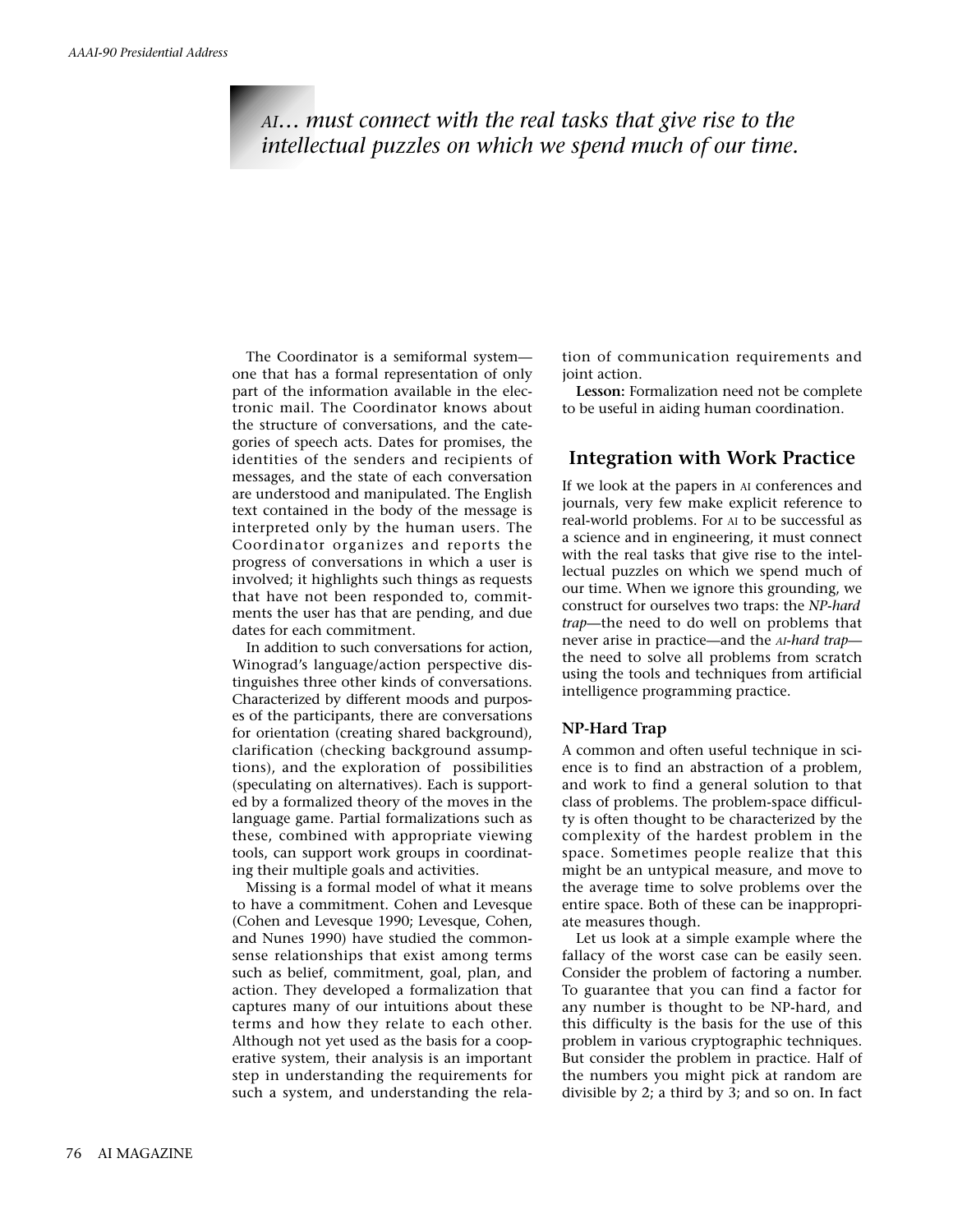almost all numbers are easily factorable. Thus in ordinary practice, finding a factor for a number is easy, and the only hard problem is finding a number for which simple algorithms don't work. Worrying about the worst-case analysis can sometimes lead to pretty mathematics, but poor science and engineering.

But what about using average case results. Suppose *N* is the measure of problem size. Suppose a small fraction of the problems of any size are really hard, with difficulty growing exponentially, say as *2N.* But suppose the fraction of hard problems goes down with the size of the space—say only *1/N* of them are difficult. Suppose the remaining problems (most of them) can be solved in some constant time. The average time for solution for this "almost always easy" problem is dominated by *2N/N*, which is exponential. On the other hand, if you asked for the proportion of problems solved in a time proportional to *N*, it would be getting closer and closer to 1. So worst-case and average times are not necessarily good measures of how well algorithms can do. Unfortunately, almost all the analyses in AI papers are of this form.

# **AI-Hard Trap**

A great deal of interesting software technology has been driven by needs of the AI community. Automatic storage management systems, symbolic computation, backtracking and dependency-directed backtracking, and reflective systems and even time sharing were inventions of AI researchers. AI languages are very well developed; Common Lisp is one of the world's great program libraries. This success as we see it has sometimes led to ignoring systems that can be made up of pieces built in different languages and in different styles. Simplifications are often ignored, especially when choosing the right part of the problem for the machine, and the right part for a person. Given that tasks are part of a wider human context, it is useful to remember that we need not live by AI alone.

# **Programming System Integration**

An interesting exception to the rule that AI systems are written completely in an AI programming language is the Ford Motor Company ESCAPE system (Di Santas and Smith 1990). A central computer is connected to all the Ford dealers within the United States and Canada. Each night a large Cobol program collects information and requests from all these dealers. Some requests are for refunds for services performed under warranty. Warranty rules are complicated, particularly over the broad range of vehicles under consideration, and change over time. Whenever a change was made in the set of warranty rules, it was necessary to implement the change as a modification to the Cobol program that checked compliance of requests with the rules. This led to a couple of serious problems. First, the translation of a rule to a Cobol program to check that rule took significant time to get right. So the system's rules were usually not up to date. Second, there was no way for the warranty administrators to check whether their intentions were accurately translated because they did not read Cobol. This sometimes led to disagreements with dealers when there was a discrepancy between what was implemented and the rules the dealers were told.

The solution adopted by Ford was to build a rule-based program to check the warranties' regulations. However, rather than having to replace the entire Cobol program, this module, written in ART-IM, was embedded in the Cobol program. By defining suitable interfaces, this standard expert system technology could be used in the context of the working Cobol program that embodied knowledge about communication, data storage and retrieval, and so on. The results were remarkable from Ford's point of view. Although there was a small performance penalty for using the rule-based system, the time for updating shrank by an order of magnitude, and their confidence in having the correct translation rose dramatically. They reported that the Warranty Administrator now was willing to participate in the checking and formalization of the rules as written in the rule language.

**Lesson:** AI technology can provide a bridge between programming and standard work practice, and play a key role in the overall system architecture.

## **Business Practice Integration**

A somewhat different notion of integration of AI into work practice has been adopted by the Mrs. Fields Cookie Company. Founded in the heart of Silicon Valley, Mrs. Fields has been a user of sophisticated computing from the opening of their first store. A repertoire of computer-based tools ranging from electronic mail to online databases is provided to their more than 200 franchises. Some tools use AI technology, and integrate information from a number of sources. For example, there is a rulebased adviser for planning the amount of cookies to be baked tomorrow. It can use sales information from the database for last year at this time, for the past days and weeks, as well as local information such as the current

*… it is useful to remember that we need not live by AI alone.*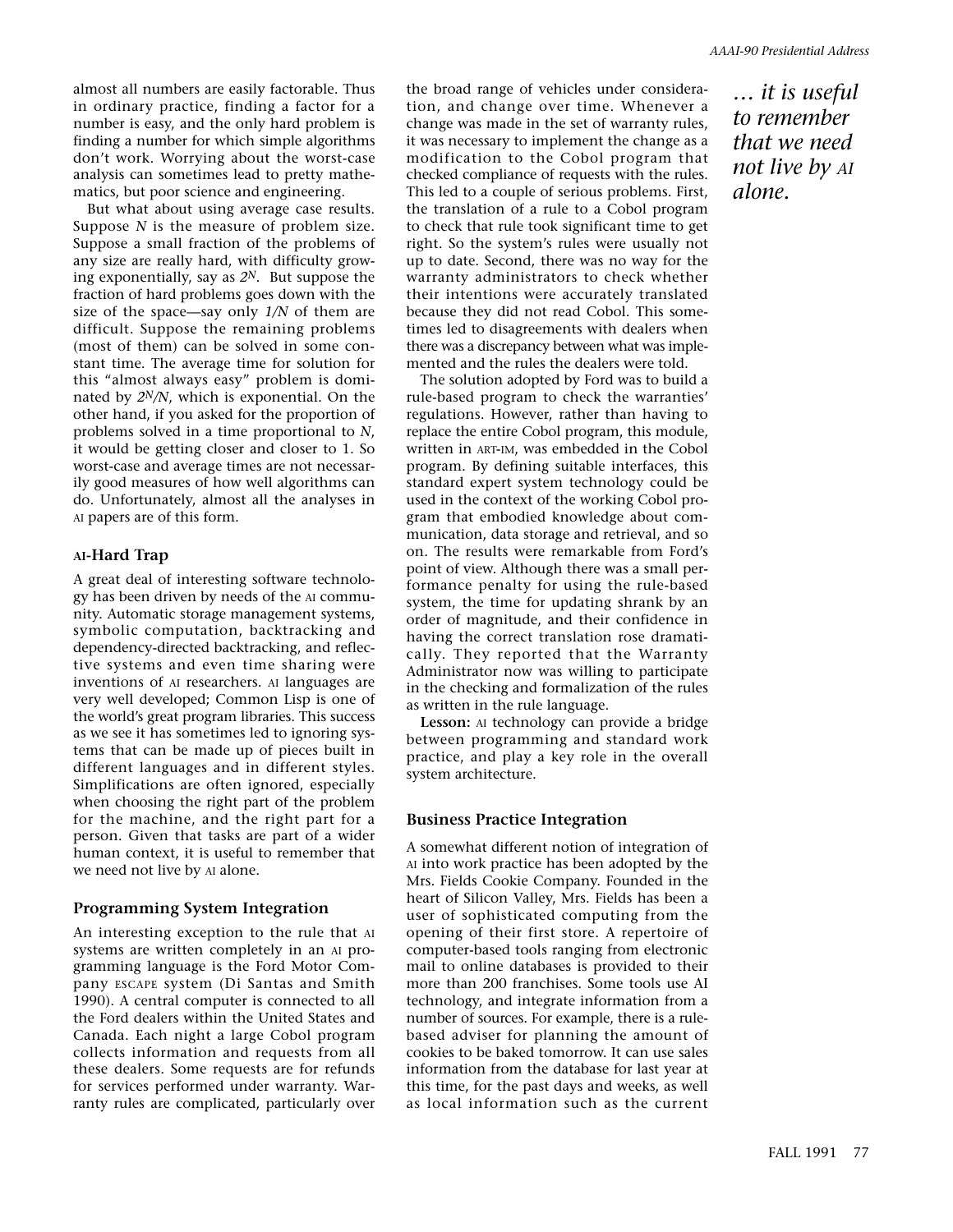weather, holidays, and scheduled special events.

A real-time adviser using sales information makes recommendations about whether to give away free samples. It considers how many cookies of what kinds have sold, how long it will be before the next batch will be out, and how long different cookies have been around; Mrs. Fields cookies are always served fresh—within two hours or so after baking. Another program provides guidance for office managers in interviewing potential employees, suggesting questions to ask and evaluation criteria. All these expert systems programs can operate as a "glass box" rather than just giving directions about what to do. This means that as people use the programs, they can "see" what is going on inside if they wish, and hence learn why things are done instead of just what to do.

**Lesson:** AI technology helps integrate traditional programs with expert advisers. These can improve people's skills and adaptability in the context of the company work practice.

#### **Information Integration**

Information is only useful when presented at the right time. The JANUS etc. system (Fischer, Lemke, and McCall 1990) is an interesting integration of two systems that didn't work as well as expected separately, but work much better together. Both systems are intended as models for teaching and information-providing services. Their example domain is designed to teach people about architectural design principles for kitchens.

The JANUS-VIEWPOINTS system provided a hypertext-based system, allowing a user to explore the space of alternatives and their trade-offs in kitchen design. Users participating in an experiment took guided tours of the hypertext, or did free exploration that allowed them to focus on areas of particular personal interest. After they felt comfortable, they were asked to design a kitchen for themselves, using a computer-based construction kit that simplified making the drawings for the design. There was a palette with drawings of tables, stoves, refrigerators, and so on. These could be picked up and placed in the diagram. The construction kit program was on the same computer as the hypertext and could be easily consulted. However, when doing the design, subjects seldom used the hypertext to check what they had learned (and hence often made suboptimal decisions). When asked, they said it took too long to find what they wanted in the hypertext, and they were unsure of where to look or what issues were at stake.

As an alternative approach, Fischer and his colleagues built an expert adviser that would monitor work with the construction kit. Any time the user added or moved something in the kitchen, the JANUS-CRACK rule-based critics evaluated the changed situation. When it detected a problem, a critic immediately pointed this out to the user with a brief comment. For example, if the stove were put right next to a door, the critic might comment: "this stove placement could be a fire and burn hazard to passers-by (such as small children)." Users had the option of responding to the advice by changing the design. In changing their design in response to the comment, users might make another mistake. For example, they might place the stove too far away, hence making the work triangle larger than the recommended size. In this experiment, the users learned only from trial and error, and had nothing but the pointed comments of the critic to guide them; hence, it was quite understandable that they might make a series of mistakes placing the same appliance.

When CRACK and VIEWPOINTS were connected, users exhibited interestingly different behavior. When a critic commented on a user action, a user could click in the visual interface to get directly to the related argument structures in the VIEWPOINT hypertext. They did this often and at that point they were more disposed to read about trade-offs and heuristics for the appliance they were working with. They learned more than what their mistake was, and produced better resulting designs. This program illustrates providing appropriately contextualized information for proper learning.

**Lesson:** Integrating action and information worlds makes learning more effective. AI technology can provide the bridge between these.

# **Multidiscipline/Work Practice Integration**

As a final example, I want to look at a system that is putting it all together. LMS (Sullivan, Fordyce, and LMS Team 1989) is a real-time, transaction-based, integrated knowledgebased decision support system. It is installed in an IBM semiconductor manufacturing facility where it is helping to improve the tool utilization and cycle time in the plant by supporting short-term and tactical decision making. Before the system was put in place there was a complex of other systems: Some of these were ultrareliable data systems that recorded transactions on particular machines; others were paper-based systems that contained information such as process specifications, machine and operator evaluations, and lot locations. Each individual system was state of the art at the time it was installed.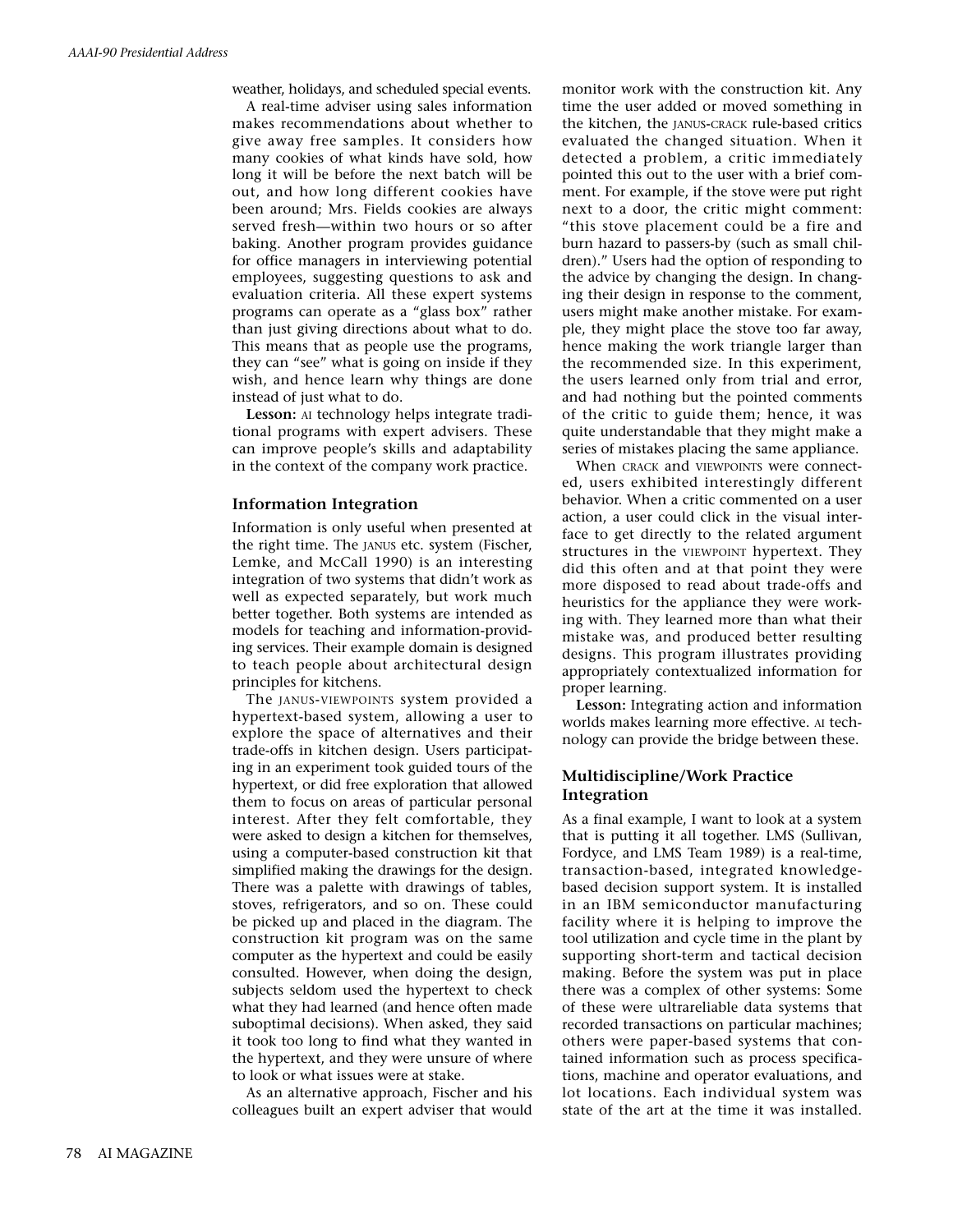# *The challenge for AI for the decade is to deal with the issues of interaction.*

Because they were purchased separately, there was independent ownership by different groups. These factors presented several social and technical barriers to linking up the different systems. The total system was running around 240,000 transactions a day. Without the tools to integrate this flow, the IBM MIS group felt that they were "data rich and information poor."

IBM did the implementation of the integrated system in stages. First, they made realtime connections to the existing technology, and provided various users and managers personalized views and selections from the ongoing stream. Then they empowered them to make online decisions. With buy-in from these users, rules for proactive interventions by a knowledge-based system could be added to the transaction recording and viewing system. Scheduling, decision making, and reporting tools employed AI technology, but only as one of a wide variety of resources, both computational and human. The end results were quite astonishing. Not only did IBM save lots of money with improved throughput at the plant, they improved their human resources as well. "We started with some knowledge engineers who in the course of this work became expert in our systems operations; we also have expert users who now do their own knowledge engineering. There is no single expert who can do what is done by LMS."

**Lesson:** AI can be the glue to empower people close to the work to make good realtime decisions. Systems must embrace many technologies, and be brought in with a sense of ownership at all levels of the work force.

# **The Challenge**

The challenge for AI for the decade is to deal with the issues of interaction. The interaction between agents requires establishing, maintaining, and extending common ground. Common ground between human and computational systems can be aided by mediators

that link to the capabilities and natural properties of task agents, people, and the world we live in. We need systems that are open and can grow; that allocate resources fairly to get jobs done without requiring either centralized planning or excessive communication. With agents with multiple goals, coordination of actions must proceed through mutual commitments. Finally, we must realize that not all problems of interest are AI problems, nor are results relevant to our research always to be found just in journals of our fields.

In working with intelligent agents, it is useful to explore what is happening in such fields as cognitive psychology, anthropology, economics, neural modeling, and in the rest of computer science. The natural tendency of any science is to isolate itself as a community, and develop its own practices. But AI must cross the boundaries; to be intelligent is to be intelligent about something; success must come in the context of tasks from outside the field. People who are part of the systems must be moved as high as possible in the intellectual food chain, so that participation in the system helps them to be better in ways that they care about. We must not just look to build intelligent systems to solve specific problems; we need to learn how to help corporations and nations build intelligent organizations that support human values, and enhance the world we live in.

#### **Acknowledgments**

This article and the lecture it was based on greatly benefited from suggestions by Johan de Kleer, Jim des Rivieres, Brian Falkenhainer, Olivier Raiman, Mark Shirley, Mark Stefik, and Brian Williams.

#### **References**

Ballard, D. 1991. Animate Vision. *Artificial Intelligence* 48(1): 57–86.